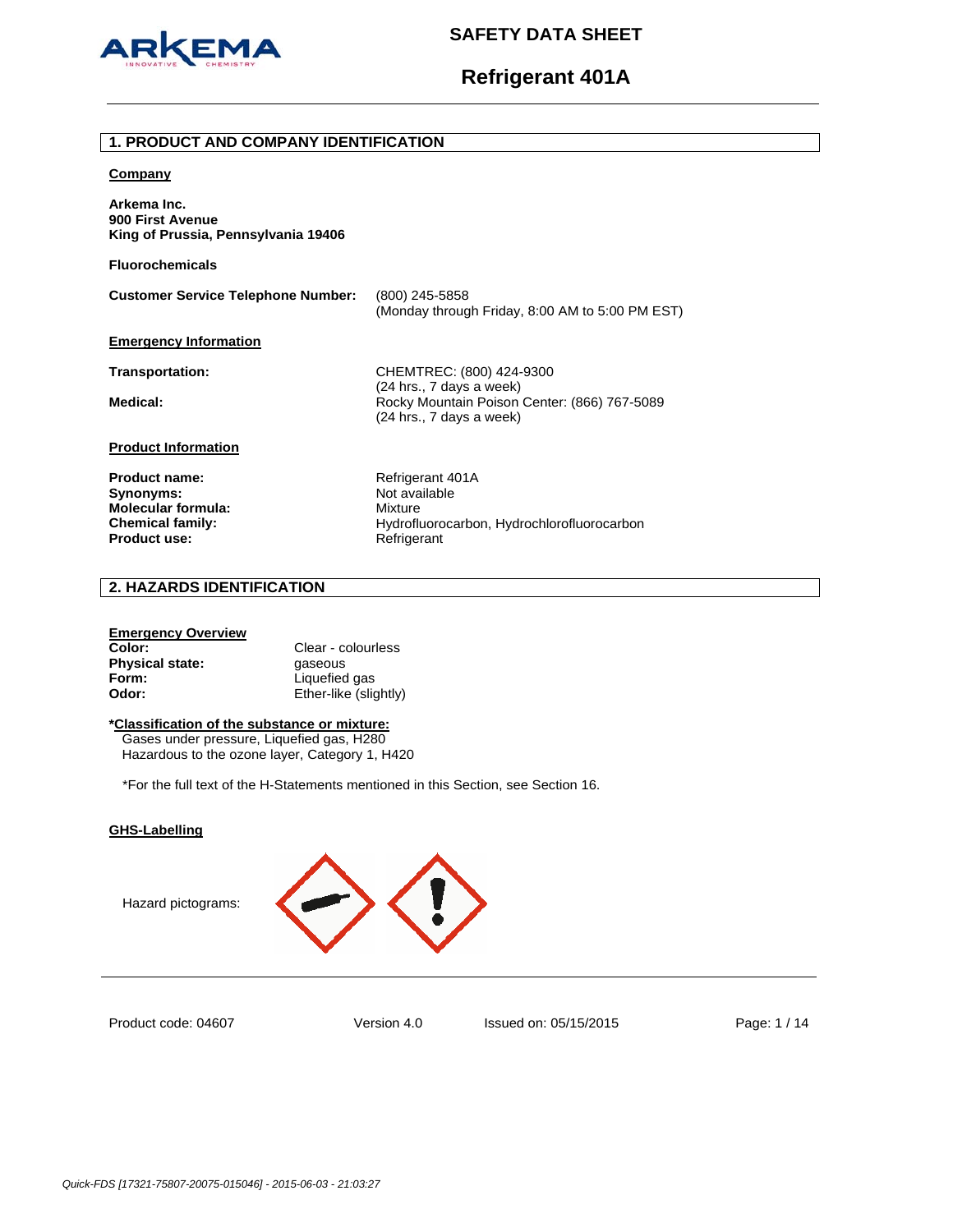



Signal word: **Warning**

#### **Hazard statements:**

H280 : Contains gas under pressure; may explode if heated. H420 : Harms public health and the environment by destroying ozone in the upper atmosphere.

### **Supplemental Hazard Statements:**

Overheating or overpressurizing may cause gas release or violent cylinder bursting. May decompose on contact with flames or extremely hot metal surfaces to produce toxic and corrosive products. May cause frostbite. May cause headache, nausea, dizziness, drowsiness, loss of consciousness. May cause cardiac sensitization/cardiac arrhythmia. May displace oxygen and cause rapid suffocation.

#### **Precautionary statements:**

**Storage:** 

P403 : Store in a well-ventilated place. P410 : Protect from sunlight.

**Disposal:** 

P502 : Refer to manufacturer/ supplier for information on recovery/ recycling.

#### **Supplemental information:**

#### **Potential Health Effects:**

Liquid : Contact with liquid or refrigerated gas can cause cold burns and frostbite. Vapor: Vapor is heavier than air and can cause suffocation by reducing oxygen available for breathing. If inhaled: Central nervous system effects: headache, nausea, dizziness, drowsiness, loss of consciousness. Stress induced heart effects: Inhalation may cause an increase in the sensitivity of the heart to adrenaline, which could result in irregular or rapid heartbeats and reduced heart function.

#### **Medical conditions aggravated by overexposure:**

Heart disease or compromised heart function.

## **3. COMPOSITION/INFORMATION ON INGREDIENTS**

| <b>Chemical Name</b>                  | CAS-No.   | Wt/Wt | <b>GHS Classification**</b>         |
|---------------------------------------|-----------|-------|-------------------------------------|
| Methane, chlorodifluoro-              | 75-45-6   | 53 %  | H <sub>280</sub> , H <sub>420</sub> |
| Ethane, 2-chloro-1,1,1,2-tetrafluoro- | 2837-89-0 | 34 %  | H <sub>280</sub> , H <sub>420</sub> |

Product code: 04607

Version 4.0 Issued on: 05/15/2015 Page: 2 / 14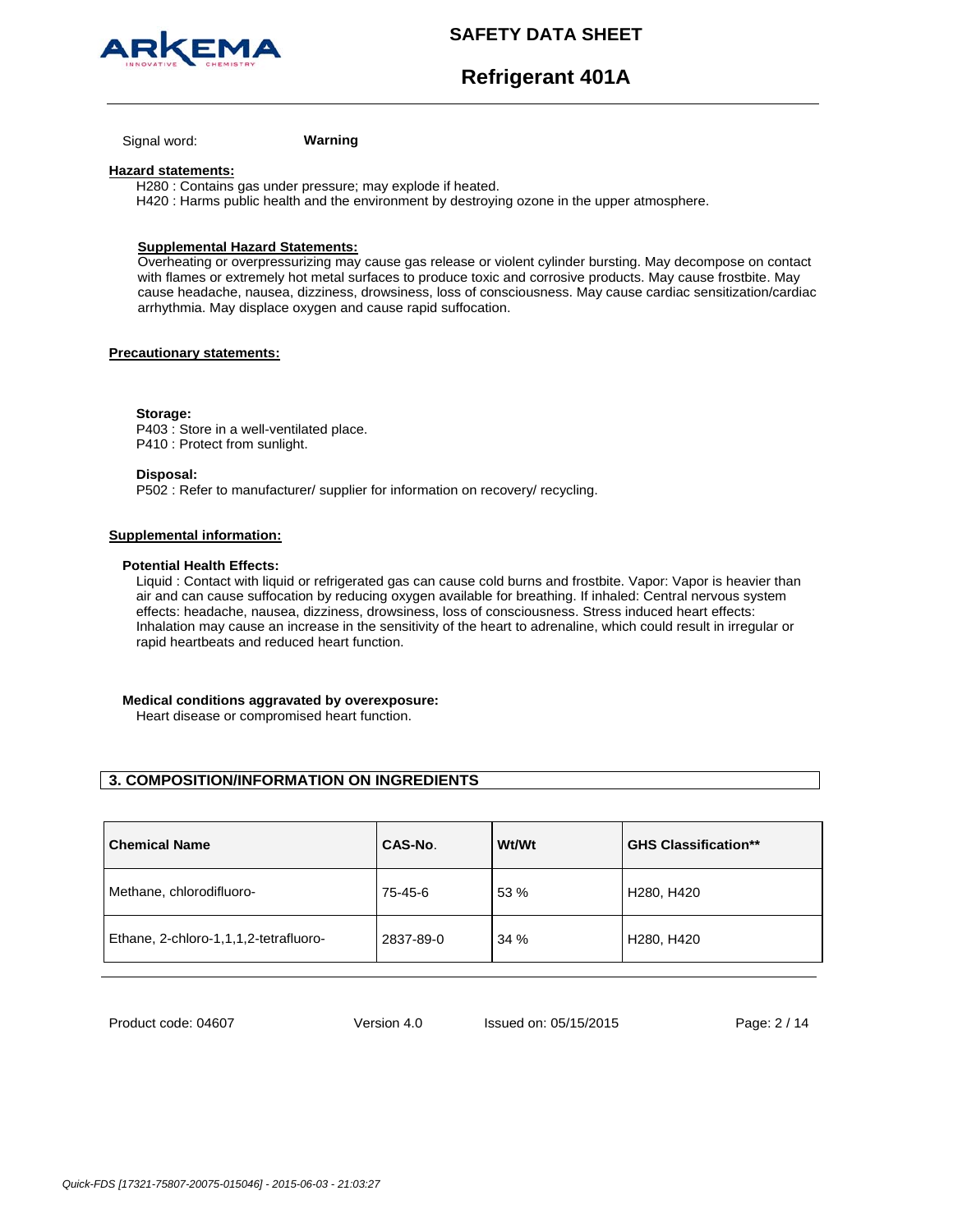

# **Refrigerant 401A**

\*\*For the full text of the H-Statements mentioned in this Section, see Section 16.

## **4. FIRST AID MEASURES**

#### **Inhalation:**

If inhaled, remove victim to fresh air. If not breathing, give artificial respiration. If breathing is difficult, give oxygen. Get medical attention.

#### **Skin:**

If on skin, flush exposed skin with lukewarm water (not hot), or use other means to warm skin slowly. Get medical attention if frostbitten by liquid or if irritation occurs. Remove contaminated clothing and shoes. Wash clothing before reuse. Thoroughly clean shoes before reuse.

#### **Eyes:**

Immediately flush eye(s) with plenty of water.

#### **Ingestion:**

Ingestion is not applicable - product is a gas at ambient temperatures.

#### **Notes to physician:**

Do not give drugs from adrenaline-ephedrine group.

## **5. FIREFIGHTING MEASURES**

#### **Extinguishing media (suitable):**

Use extinguishing media appropriate to surrounding fire conditions.

## **Protective equipment:**

Fire fighters and others who may be exposed to products of combustion should wear full fire fighting turn out gear (full Bunker Gear) and self-contained breathing apparatus (pressure demand / NIOSH approved or equivalent).

#### **Further firefighting advice:**

Fight fire with large amounts of water from a safe distance.

Stop the flow of gas if possible.

Water mist should be used to reduce vapor concentrations in air.

Cool closed containers exposed to fire with water spray.

Closed containers of this material may explode when subjected to heat from surrounding fire.

After a fire, wait until the material has cooled to room temperature before initiating clean-up activities.

Fire fighting equipment should be thoroughly decontaminated after use.

#### **Fire and explosion hazards:**

Product code: 04607

Version 4.0 Issued on: 05/15/2015 Page: 3 / 14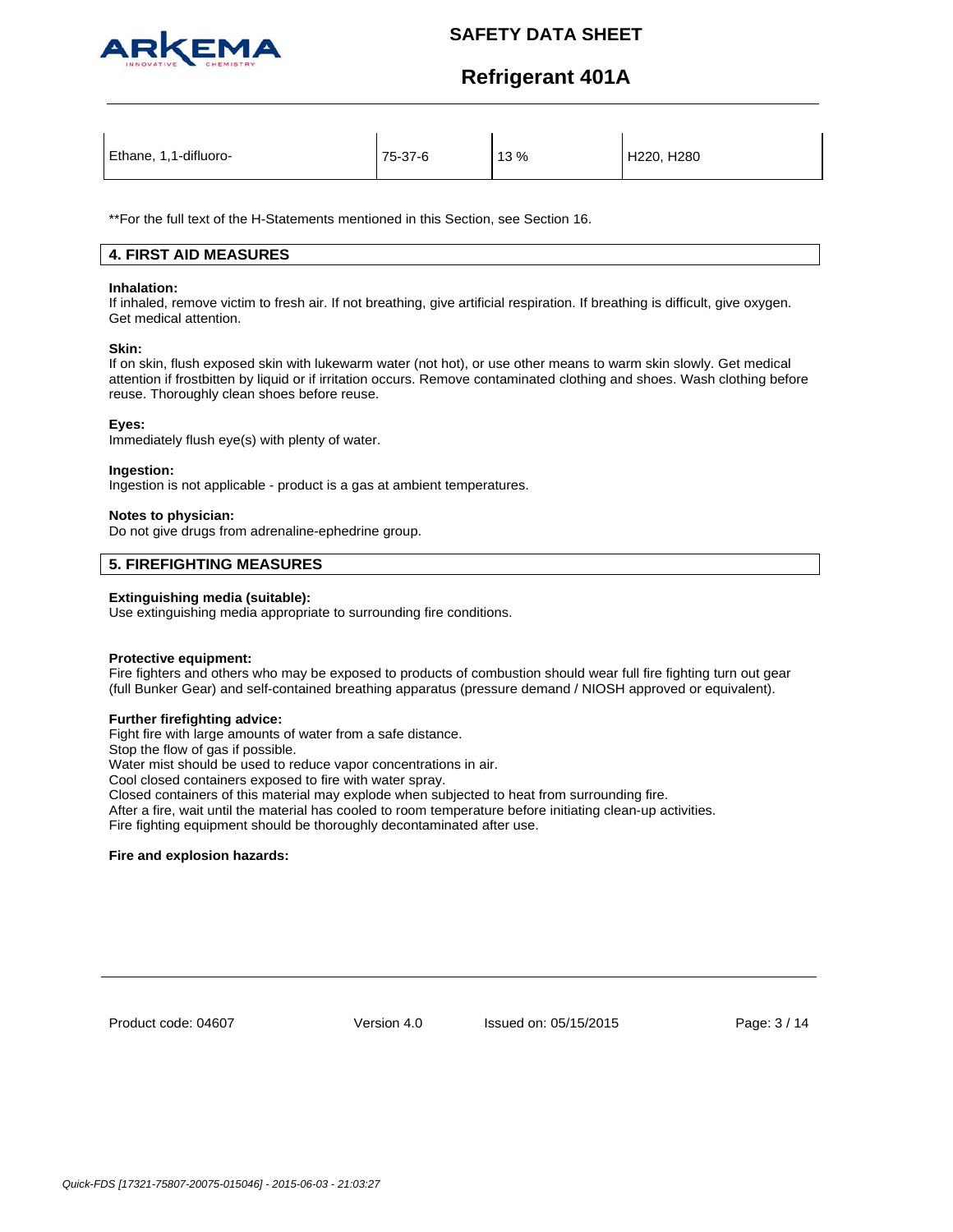

# **Refrigerant 401A**

May decompose on contact with flames or extremely hot metal surfaces to produce toxic and corrosive products. Liquid and gas under pressure, overheating or overpressurizing may cause gas release and/or violent cylinder bursting.

Container may explode if heated due to resulting pressure rise.

Some mixtures of HCFCs and/or HFCs, and air or oxygen may be combustible if pressurized and exposed to extreme heat or flame.

When burned, the following hazardous products of combustion can occur:

hydrofluoric acid

Carbon oxides

Carbonyl halides

hydrochloric acid

## **6. ACCIDENTAL RELEASE MEASURES**

#### **In case of spill or leak:**

Prevent further leakage or spillage if you can do so without risk. Evacuate area of all unnecessary personnel. Eliminate all ignition sources. Use Halogen leak detector or other suitable means to locate leaks or check atmosphere. Keep upwind. Evacuate enclosed spaces and disperse gas with floor-level forced-air ventilation. Avoid breathing leaked material. Consult a regulatory specialist to determine appropriate state or local reporting requirements, for assistance in waste characterization and/or hazardous waste disposal and other requirements listed in pertinent environmental permits.

## **7. HANDLING AND STORAGE**

## **Handling**

#### **General information on handling:**

Avoid breathing gas. Avoid contact with skin, eyes and clothing. Keep away from heat, sparks and flames. Wear cold-insulating gloves/face shield/eye protection. Keep container closed. Use only with adequate ventilation. Use equipment rated for cylinder pressure. Use a backflow preventative device in piping. Wash thoroughly after handling. Close valve after each use and when empty. Do not enter confined spaces unless adequately ventilated. DO NOT CUT, DRILL, GRIND, OR WELD ON OR NEAR THIS CONTAINER. Emptied container retains vapor and product residue.

#### **Storage**

#### **General information on storage conditions:**

Keep away from direct sunlight. Keep cylinders restrained. Store in cool, dry, well ventilated area away from sources of ignition such as flame, sparks and static electricity.

#### **Storage stability – Remarks:**

Do not apply direct flame to cylinder. Do not store cylinder in direct sun or expose it to heat above 120 F (48.9 C.). Do not drop or refill this cylinder.

## **Storage incompatibility – General:**

Product code: 04607

Version 4.0 Issued on: 05/15/2015 Page: 4 / 14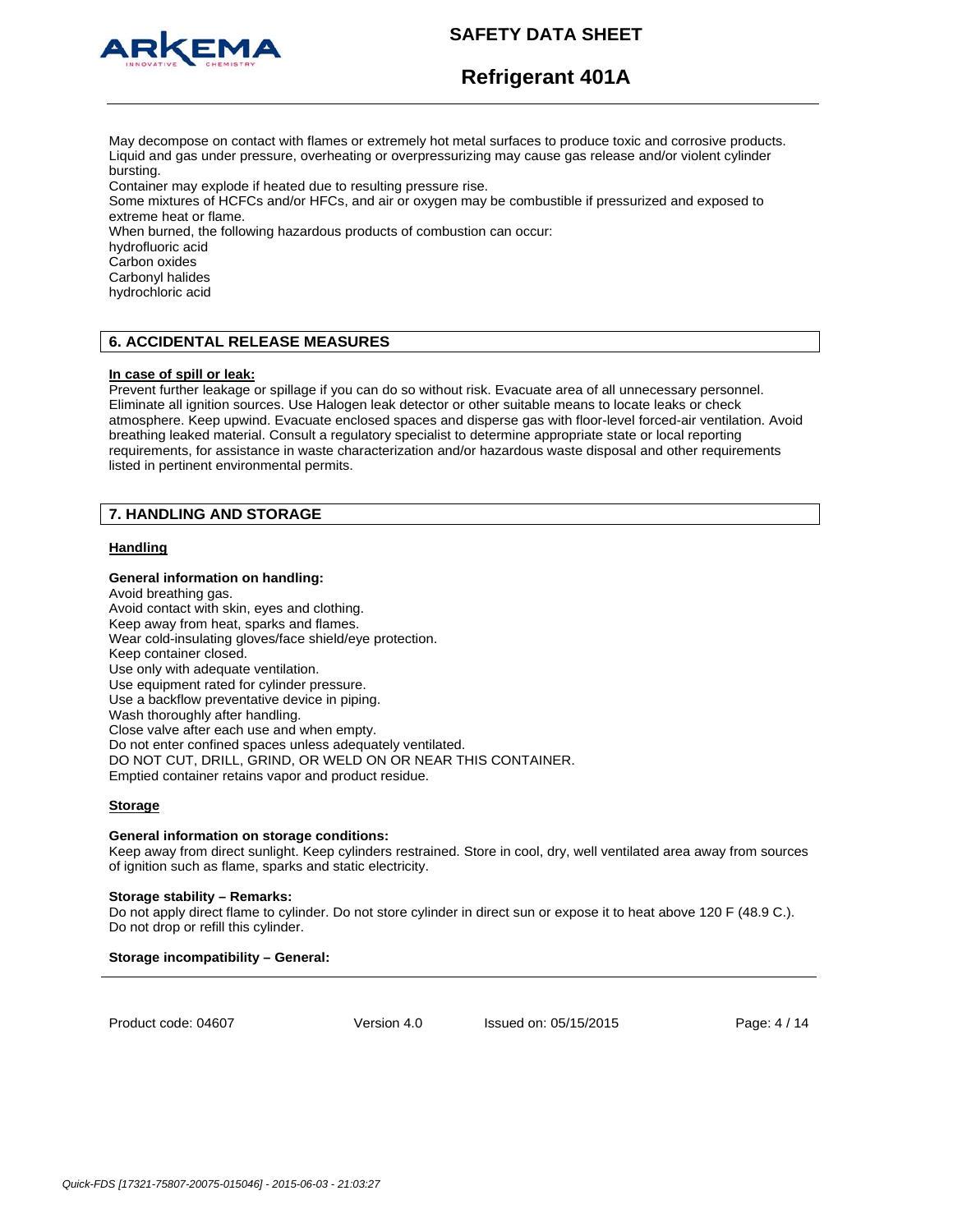

# **Refrigerant 401A**

Store separate from:

Finely divided metals (aluminium, magnesium, zinc...)

Strong bases

Alkali metals

Alkaline earth metals

Strong oxidizing agents

## **8. EXPOSURE CONTROLS/PERSONAL PROTECTION**

#### **Airborne Exposure Guidelines:**

#### **Methane, chlorodifluoro- (75-45-6)**

US. ACGIH Threshold Limit Values

Time weighted average 1,000 ppm

#### **Ethane, 2-chloro-1,1,1,2-tetrafluoro- (2837-89-0)**

US. OARS. WEELs Workplace Environmental Exposure Level Guide

| Time weighted average | $1,000$ ppm |
|-----------------------|-------------|
|                       |             |

**Remarks:** Listed

## **Ethane, 1,1-difluoro- (75-37-6)**

US. OARS. WEELs Workplace Environmental Exposure Level Guide

| Time weighted average | 1,000 ppm (2,700 mg/m3) |
|-----------------------|-------------------------|
|-----------------------|-------------------------|

**Remarks:** Listed

Only those components with exposure limits are printed in this section. Limits with skin contact designation above have skin contact effect. Air sampling alone is insufficient to accurately quantitate exposure. Measures to prevent significant cutaneous absorption may be required. Limits with a sensitizer designation above mean that exposure to this material may cause allergic reactions.

#### **Engineering controls:**

Investigate engineering techniques to reduce exposures below airborne exposure limits or to otherwise reduce exposures. Provide ventilation if necessary to minimize exposures or to control exposure levels to below airborne exposure limits (if applicable see above).If practical, use local mechanical exhaust ventilation at sources of air contamination such as open process equipment.

Monitor carbon monoxide and oxygen levels in tanks and enclosed spaces.Consult ACGIH ventilation manual, NFPA Standard 91 and NFPA Standard 654 for design of exhaust system and safe handling.

Product code: 04607

Version 4.0 Issued on: 05/15/2015 Page: 5 / 14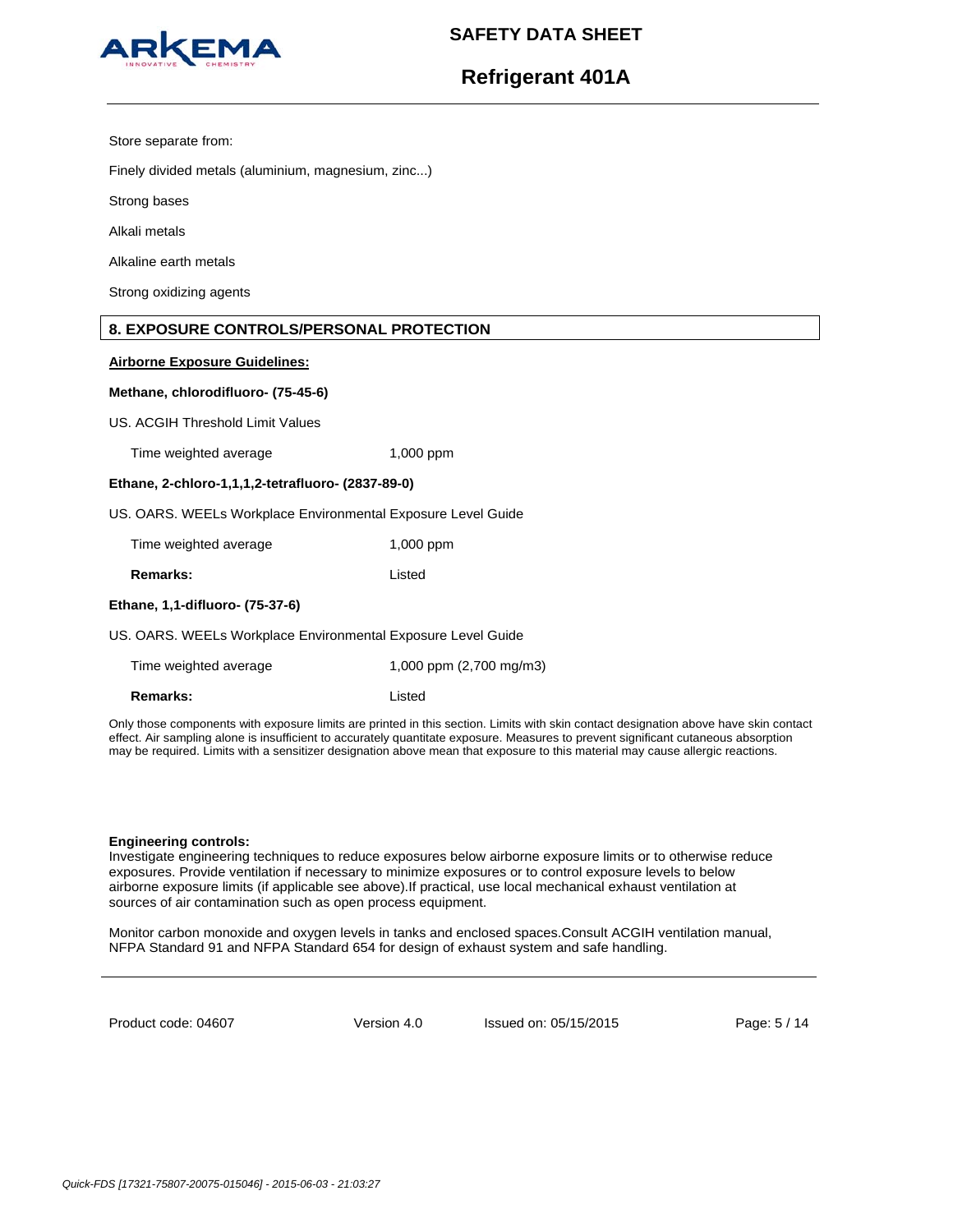

# **Refrigerant 401A**

#### **Respiratory protection:**

Avoid breathing gas. Where airborne exposure is likely or airborne exposure limits are exceeded (if applicable, see above), use NIOSH approved respiratory protection equipment appropriate to the material and/or its components (full facepiece recommended). Consult respirator manufacturer to determine appropriate type equipment for a given application. Observe respirator use limitations specified by NIOSH or the manufacturer. For emergency and other conditions where there may be a potential for significant exposure or where exposure limit may be significantly exceeded, use an approved full face positive-pressure, self-contained breathing apparatus or positive-pressure airline with auxiliary self-contained air supply. Respiratory protection programs must comply with 29 CFR § 1910.134.

#### **Skin protection:**

Wear appropriate chemical resistant protective clothing and chemical resistant gloves to prevent skin contact. Consult glove manufacturer to determine appropriate type glove material for given application. Rinse immediately if skin is contaminated. Wash contaminated clothing and clean protective equipment before reuse. Wash thoroughly after handling.

#### **Eye protection:**

Use good industrial practice to avoid eye contact.

| Color:                                 | Clear - colourless          |  |
|----------------------------------------|-----------------------------|--|
| <b>Physical state:</b>                 | gaseous                     |  |
| Form:                                  | Liquefied gas               |  |
| Odor:                                  | Ether-like (slightly)       |  |
| <b>Odor threshold:</b>                 | No data available           |  |
| <b>Flash point</b>                     | Not applicable              |  |
| Auto-ignition<br>temperature:          | 1,258 °F (681 °C)           |  |
| Lower flammable limit<br>$(LFL)$ :     | None.                       |  |
| <b>Upper flammable limit</b><br>(UEL): | None.                       |  |
| pH:                                    | Not applicable              |  |
| Density:                               | 1.194 g/cm3 (77 °F (25 °C)) |  |
| Vapor pressure:                        | 5,824 mmHg (77 °F (25 °C))  |  |
| Vapor density:                         | 3.3 kg/m3 (77 °F (25 °C))   |  |
| <b>Boiling point/boiling</b><br>range: | -27 °F (-33 °C)             |  |

## **9. PHYSICAL AND CHEMICAL PROPERTIES**

Product code: 04607

Version 4.0 Issued on: 05/15/2015 Page: 6 / 14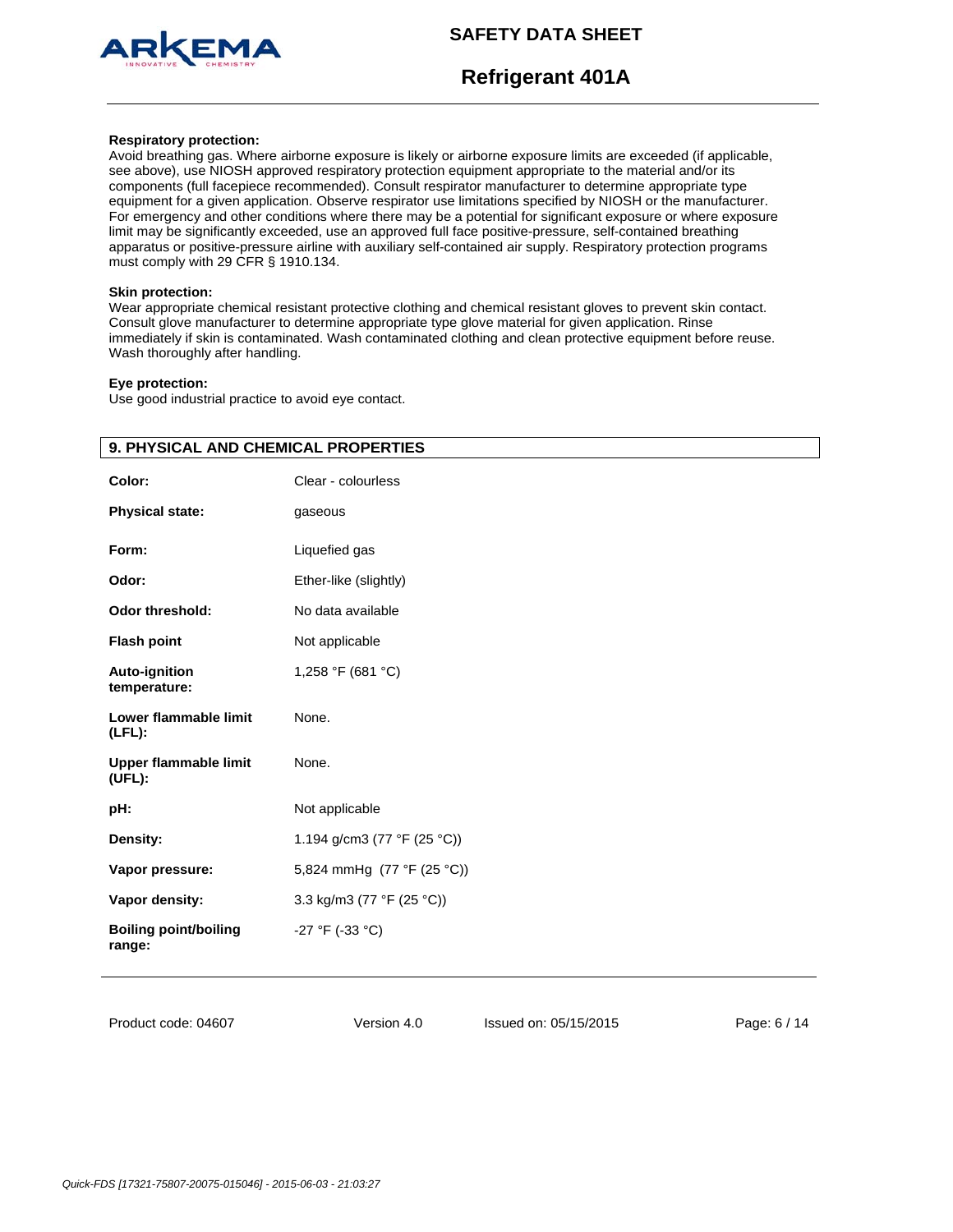

# **Refrigerant 401A**

| <b>Evaporation rate:</b>            | No data available                   |
|-------------------------------------|-------------------------------------|
| Solubility in water:                | 0.1 g/l 77 °F (25 °C)               |
| % Volatiles:                        | 100%                                |
| Oil/water partition<br>coefficient: | No data available                   |
| <b>Thermal decomposition</b>        | No data available                   |
| <b>Flammability:</b>                | See GHS Classification in Section 2 |

## **10. STABILITY AND REACTIVITY**

#### **Stability:**

This material is chemically stable under normal and anticipated storage, handling and processing conditions.

### **Materials to avoid:**

Alkaline earth metals Strong oxidizing agents Finely divided metals (aluminium, magnesium, zinc...) Alkali metals Strong bases

#### **Conditions / hazards to avoid:**  Heat

#### **Hazardous decomposition products:**

Thermal decomposition giving toxic and corrosive products : Hydrogen fluoride Carbonyl halides Carbon oxides hydrochloric acid

## **11. TOXICOLOGICAL INFORMATION**

Data on this material and/or its components are summarized below.

#### **Data for Methane, chlorodifluoro- (75-45-6)**

## **Acute toxicity**

**Inhalation:**  Practically nontoxic. (Rat) 4 h LC50 220000 ppm. (Gas)

#### **Skin Irritation:**

Practically non-irritating. (Rabbit) (Rapid evaporation of the liquid may cause frostbite.)

Product code: 04607

Version 4.0 Issued on: 05/15/2015 Page: 7 / 14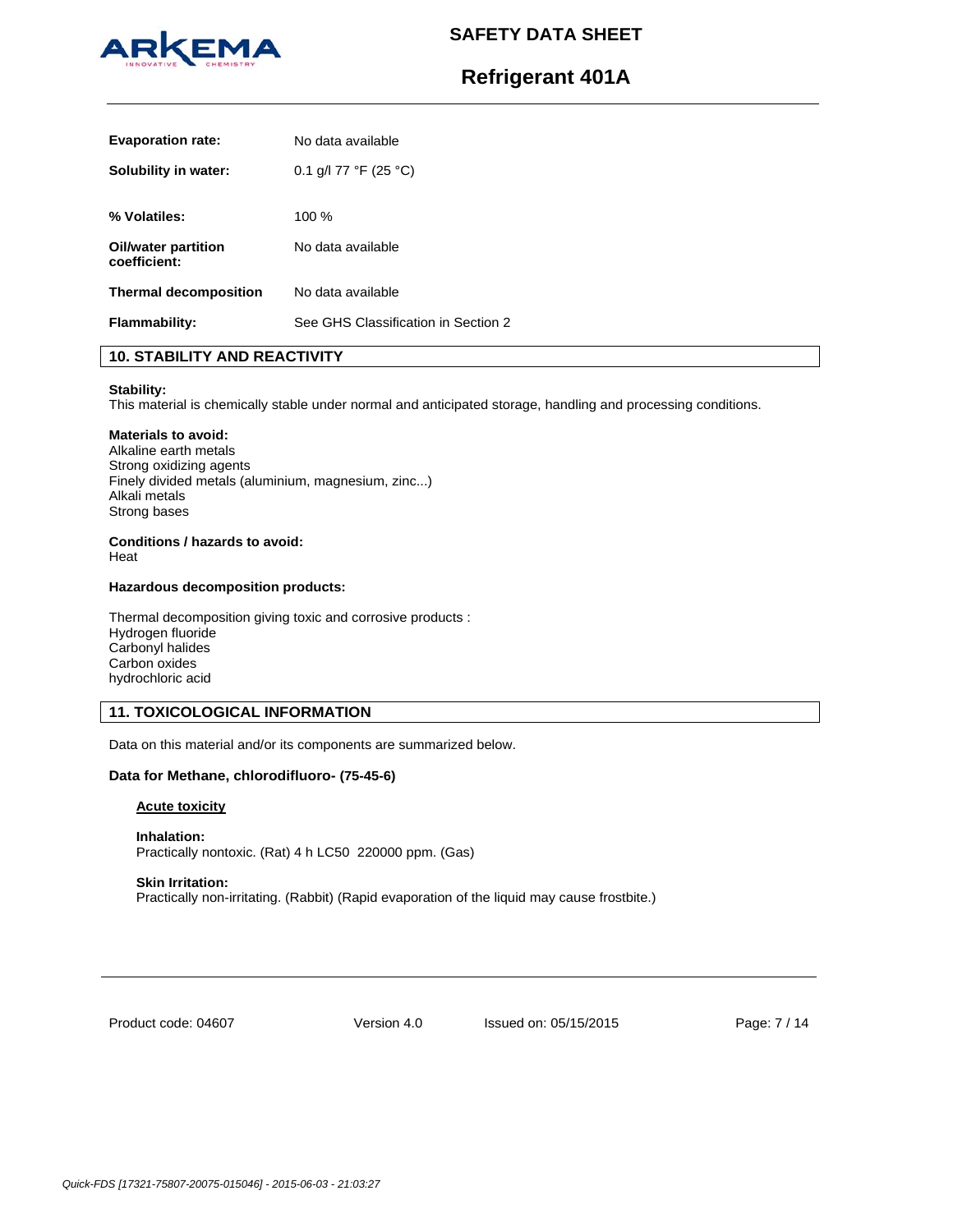



#### **Eye Irritation:**

Causes mild eye irritation. (Rabbit) (30 s) signs: Rapid evaporation of the liquid may cause frostbite (gas spray)

#### **Sensitization:**

Causes cardiac sensitization. (dog, rat, mouse, rabbit and monkey) irregular heart beat, rapid heart beat, in some cases, sudden death

#### **Skin Sensitization:**

Not a sensitizer. Repeated skin exposure. (Guinea pig) No skin allergy was observed

#### **Repeated dose toxicity**

Chronic inhalation administration to rat, mouse / No adverse systemic effects reported.

Chronic oral administration to Rat / No adverse systemic effects reported.

#### **Carcinogenicity**

Chronic inhalation administration to mice / signs: No increase in tumor incidence was reported.

Chronic inhalation administration to female rat / signs: No increase in tumor incidence was reported.

Chronic inhalation administration to male rat / affected organ(s): salivary gland / signs: Increased incidence of tumors was reported.

#### **Genotoxicity**

#### **Assessment in Vitro:**

Genetic changes were observed in laboratory tests using: bacteria

No genetic changes were observed in laboratory tests using: animal cells, yeast

## **Genotoxicity**

#### **Assessment in Vivo:**

No genetic changes were observed in laboratory tests using: mice

#### **Developmental toxicity**

Exposure during pregnancy. inhalation (Rat) / Birth defects were observed. (eye) Exposure during pregnancy. inhalation (Rabbit) / No birth defects were observed.

#### **Reproductive effects**

Reproduction test. inhalation (rat and mouse) / No toxicity to reproduction / (males)

#### **Human experience**

**Inhalation:** Lung: Asphyxia, suffocation.

Heart: Palpitation. (based on reports of occupational exposure to workers)

## **Human experience**

**Skin contact:** Skin: irritation, redness, swelling. (repeated or prolonged exposure)

Product code: 04607

Version 4.0 Issued on: 05/15/2015 Page: 8 / 14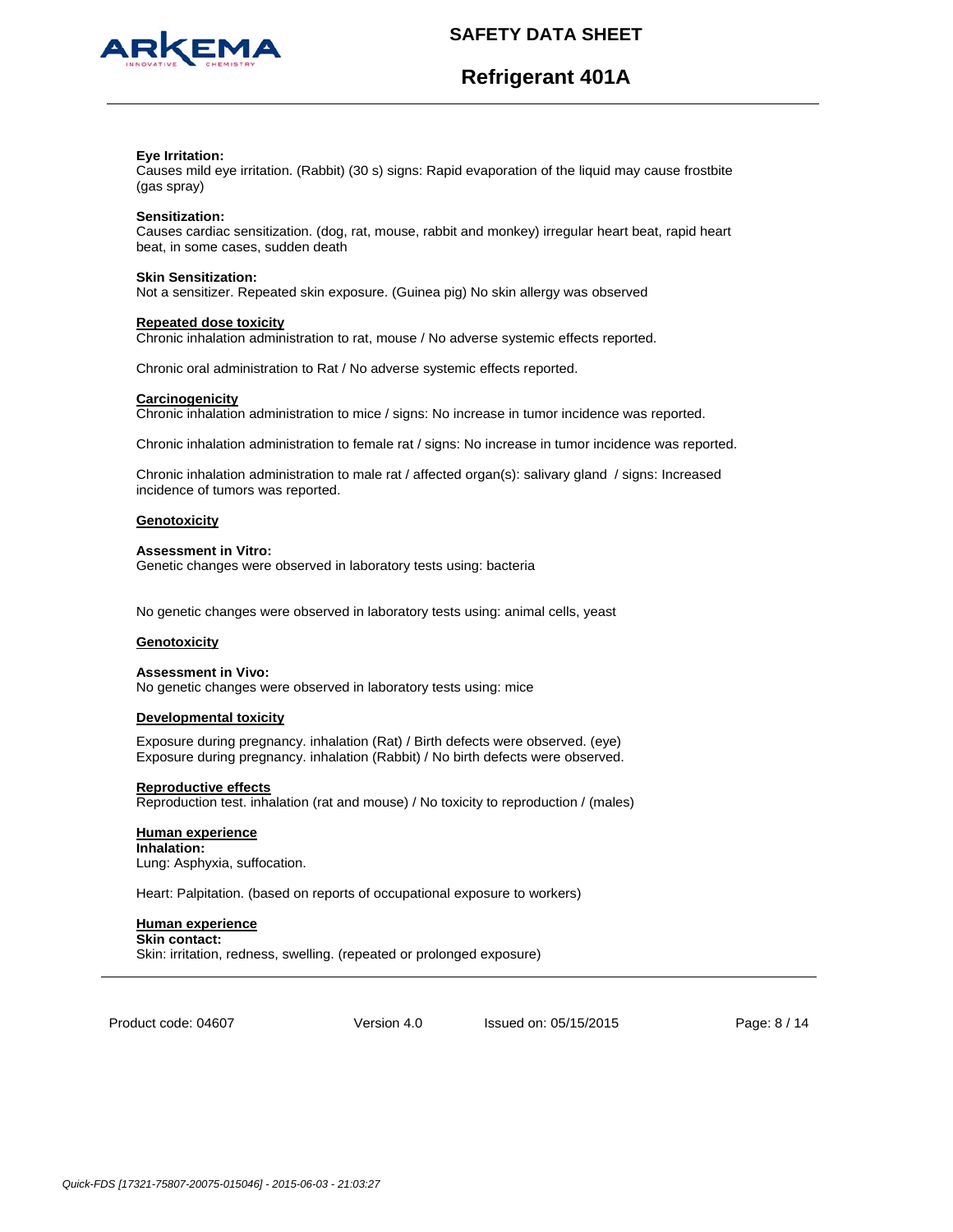

# **Refrigerant 401A**

## **Data for Ethane, 2-chloro-1,1,1,2-tetrafluoro- (2837-89-0)**

#### **Acute toxicity**

#### **Inhalation:**

Practically nontoxic. (Rat) 4 h LC50 between 230000 - 300000 ppm. signs: anesthetic effects

Signs/effects reported after acute exposure (dog, mouse) anesthetic effects

#### **Sensitization:**

Causes cardiac sensitization. Inhalation. (Dog) Stress induced heart effects: irregular heart beat, rapid heart beat, in some cases, sudden death (Reaction may occur in response to stress (natural adrenaline release) or administration of epinephrine.)

#### **Repeated dose toxicity**

Subchronic inhalation administration to rat, mouse / affected organ(s): central nervous system / signs: blood chemistry changes

#### **Carcinogenicity**

Chronic inhalation administration to Rat / signs: No increase in tumor incidence was reported.

#### **Genotoxicity**

#### **Assessment in Vitro:**

No genetic changes were observed in laboratory tests using: bacteria, yeast, animal cells, human cells

#### **Genotoxicity**

#### **Assessment in Vivo:**

No genetic changes were observed in laboratory tests using: mice

#### **Developmental toxicity**

Exposure during pregnancy. inhalation (rat and rabbit) / No birth defects were observed. (at doses that produce effects in mothers)

#### **Reproductive effects**

Repeated administration. inhalation (Rat) / Did not cause damage to the reproductive organs.

#### **Data for Ethane, 1,1-difluoro- (75-37-6)**

#### **Acute toxicity**

**Inhalation:**  Practically nontoxic. (rat) 4 h LC0 = 383000 ppm. (Gas)

#### **Sensitization:**

Causes cardiac sensitization Inhalation. (dog) Stress induced heart effects: rapid heart beat, irregular heart beat, in some cases, sudden death (Reaction may occur in response to stress (natural adrenaline release) or administration of epinephrine.)

#### **Repeated dose toxicity**

Repeated inhalation administration to rat / affected organ(s): respiratory tract / signs: irritation / (Repeated exposure at high concentrations)

Product code: 04607

Version 4.0 Issued on: 05/15/2015 Page: 9 / 14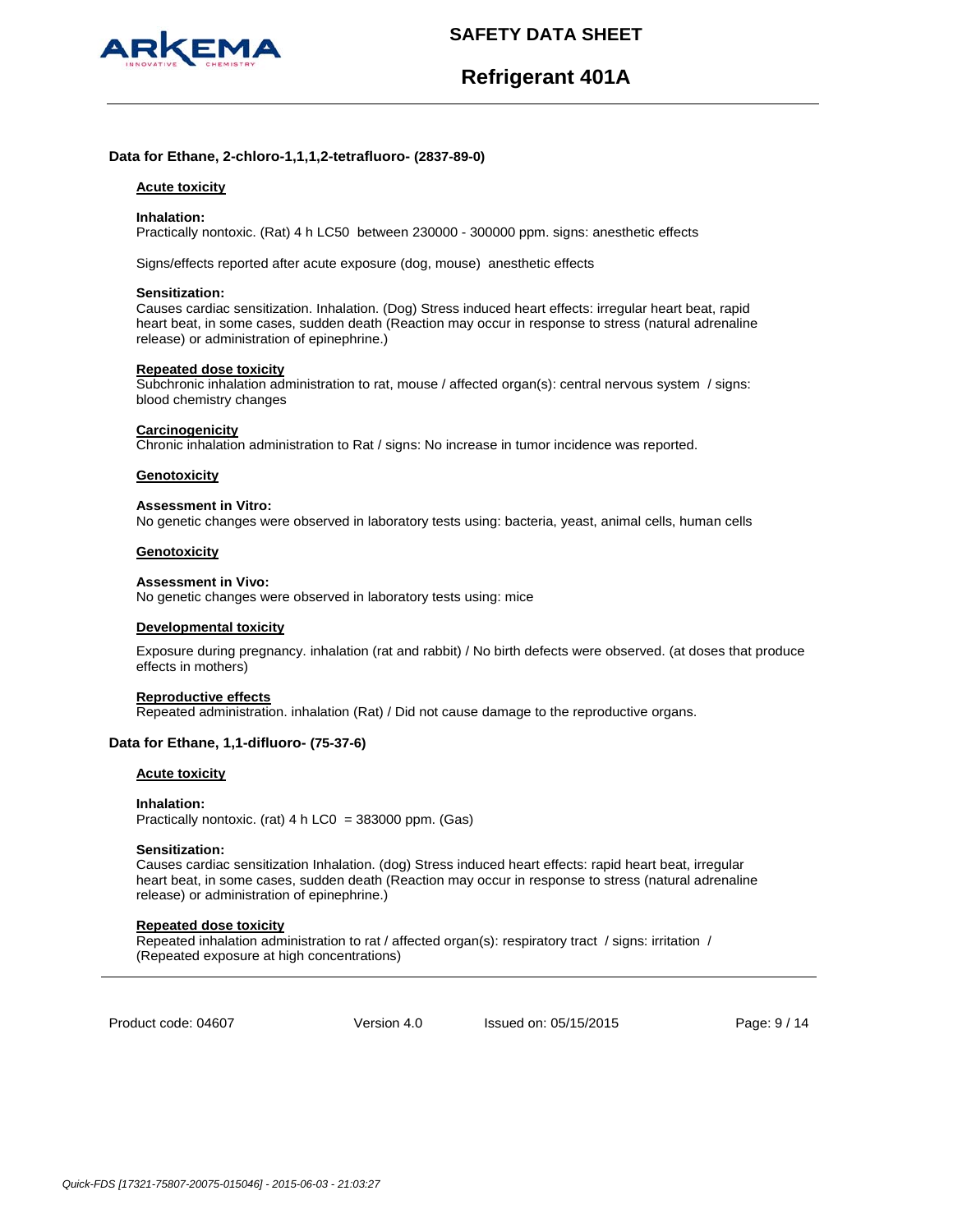

# **Refrigerant 401A**

Chronic inhalation administration to rat / No adverse effects reported.

#### **Carcinogenicity**

Chronic inhalation administration to rat / signs: No increase in tumor incidence was reported.

#### **Genotoxicity**

#### **Assessment in Vitro:**

No genetic changes were observed in laboratory tests using: bacteria

Genetic changes were observed in a laboratory test using: human cells

#### **Genotoxicity**

#### **Assessment in Vivo:** No genetic changes were observed in laboratory tests using: rats, mice

Genetic changes were observed in a laboratory test using: fruit flies

#### **Developmental toxicity**

Exposure during pregnancy. Inhalation (rat) / No birth defects were observed.

#### **Reproductive effects**

Long term exposure. Inhalation (rat) / No toxicity to reproduction.

#### **Human experience**

### **Inhalation:**

Throat: Frostbite, damage, death. (effects associated with substance abuse)

Heart: Cardiac arrhythmias, death. (effects associated with substance abuse)

## **12. ECOLOGICAL INFORMATION**

#### **Chemical Fate and Pathway**

Data on this material and/or its components are summarized below.

#### **Data for Methane, chlorodifluoro- (75-45-6)**

#### **Biodegradation:**

Not readily biodegradable. (28 d) biodegradation 0 %

## **Octanol Water Partition Coefficient:**

log Pow = 1.08 (Practically no potential to bioaccumulate.)

#### **Photodegradation:**

Half-life direct photolysis:  $= 8.4 y$ 

## **Mobility and Distribution in the Environment:**

Moderate adsorption / Log Koc = 1.8

Product code: 04607

Version 4.0 Issued on: 05/15/2015 Page: 10 / 14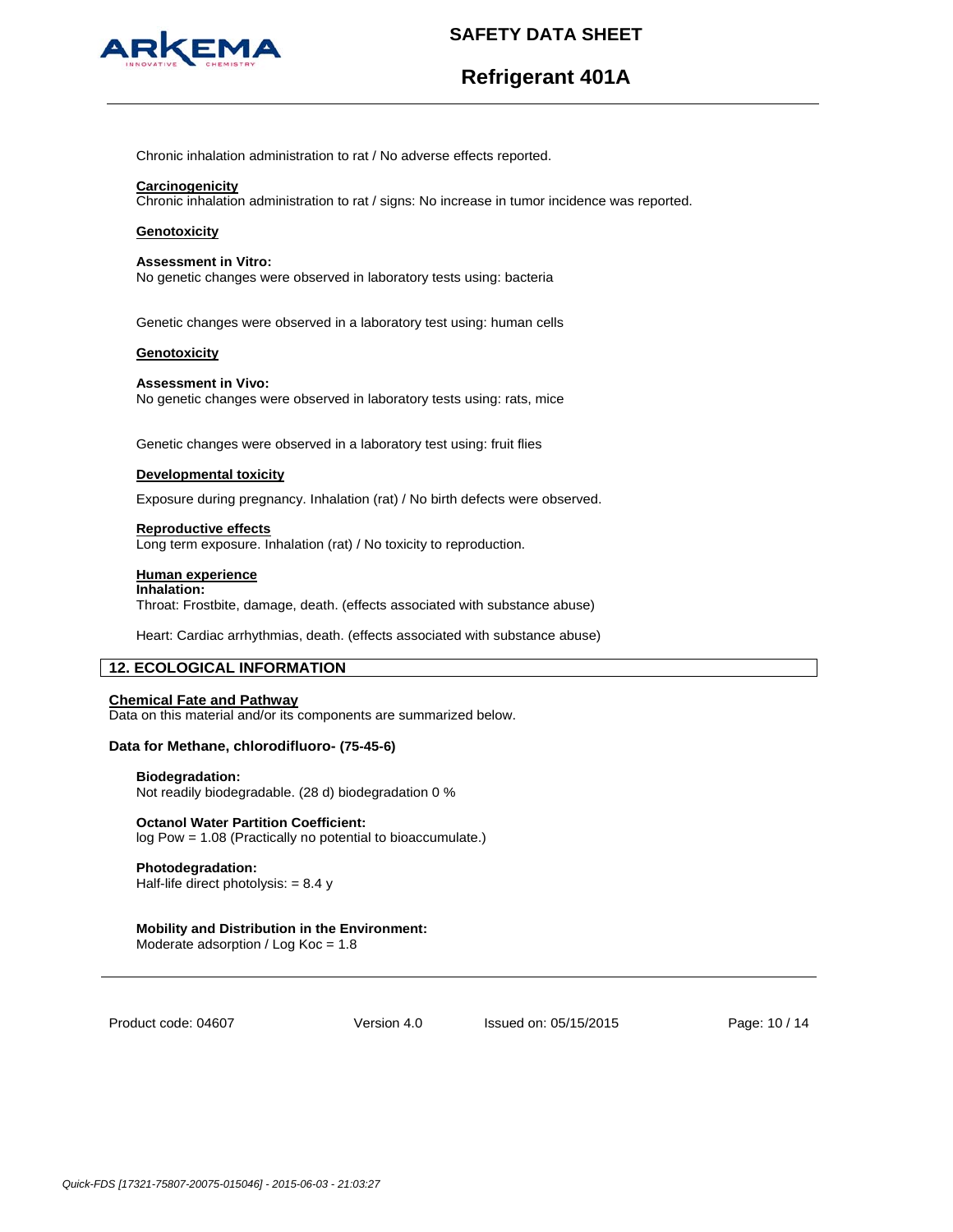

# **Refrigerant 401A**

#### **Global Warming Potential:**

GWP 1,810 (Global warming potential with respect to CO2 (time horizon 100 years)) GWP 0.33 (Halocarbon global warming potential; HGWP; (R-11 = 1))

#### **Ozone Depletion Potential:**

ODP 0.055 (Ozone depletion potential; ODP; (R-11 = 1))

## **Data for Ethane, 2-chloro-1,1,1,2-tetrafluoro- (2837-89-0)**

### **Biodegradation:**

Not readily biodegradable. (28 d) biodegradation 2 - 5 %

**Octanol Water Partition Coefficient:**  log Pow = 1.9 - 2.0

#### **Global Warming Potential:**  GWP 470 (Global warming potential with respect to CO2 (time horizon 100 years))

## **Ozone Depletion Potential:**

ODP 0.02 (Ozone depletion potential; ODP; (R-11 = 1))

## **Data for Ethane, 1,1-difluoro- (75-37-6)**

**Biodegradation:** Not readily biodegradable. (28 d) 4 % / similar material

# **Octanol Water Partition Coefficient:**

log Pow = 1.13 (calculated)

## **Photodegradation:**

Degradation by radicals OH Half-life direct photolysis: approximately 1.04 y

#### **Global Warming Potential:**

GWP 0.03 (Halocarbon global warming potential; HGWP; (R-11 = 1)) GWP 140 (CO2)

#### **Ozone Depletion Potential:**

ODP 0 (Ozone depletion potential; ODP; (R-11 = 1))

#### **Ecotoxicology**

Data on this material and/or its components are summarized below.

## **Data for Methane, chlorodifluoro- (75-45-6)**

- **Aquatic toxicity data:**  Practically nontoxic. Brachydanio rerio (zebrafish) 96 h LC50 = 777 mg/l
- **Aquatic invertebrates:**  Practically nontoxic. Daphnia magna (Water flea) 48 h EC50 = 433 mg/l

**Microorganisms:**  Bacteria 24 h Toxicity threshold > 400 mg/l (under anaerobic conditions)

## **Data for Ethane, 1,1-difluoro- (75-37-6)**

Product code: 04607

Version 4.0 Issued on: 05/15/2015 Page: 11 / 14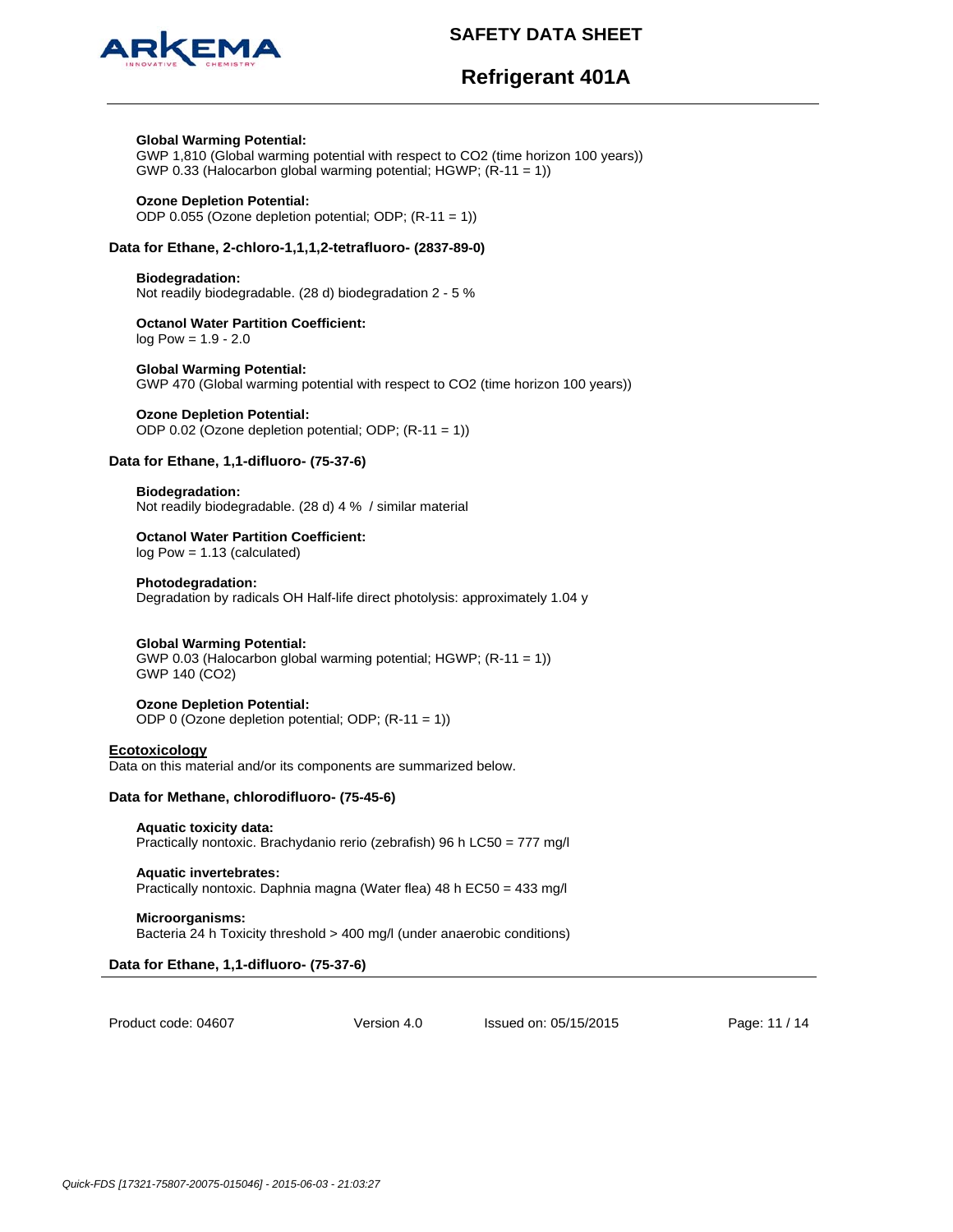

#### **Aquatic toxicity data:**

Practically nontoxic. Oncorhynchus mykiss (rainbow trout) 96 h LC50 = 450 mg/l (similar material)

#### **Aquatic invertebrates:**

Practically nontoxic. Daphnia magna (Water flea) 48 h EC50 = 980 mg/l (similar material)

## **13. DISPOSAL CONSIDERATIONS**

#### **Waste disposal:**

Do not vent the container contents, or product residuals, to the atmosphere. Recover and reclaim unused contents or residuals as appropriate. Recovered/reclaimed product can be returned to an approved certified reclaimer or back to the seller depending on the material. Completely emptied disposable containers can be disposed of as recyclable steel. Returnable cylinders must be returned to seller. Dispose of in accordance with federal, state and local regulations. Consult a regulatory specialist to determine appropriate state or local reporting requirements, for assistance in waste characterization and/or hazardous waste disposal and other requirements listed in pertinent environmental permits. Note: Chemical additions to, processing of, or otherwise altering this material may make this waste management information incomplete, inaccurate, or otherwise inappropriate. Furthermore, state and local waste disposal requirements may be more restrictive or otherwise different from federal laws and regulations.

## **14. TRANSPORT INFORMATION**

#### **US Department of Transportation (DOT)**

| UN Number            | : 3163                                             |
|----------------------|----------------------------------------------------|
| Proper shipping name | : Liquefied gas, $n.o.s.$                          |
| Technical name       | : (Chlorodifluoromethane, Chlorotetrafluoroethane) |
| Class                | $\therefore$ 2.2                                   |
| Marine pollutant     | no                                                 |

#### **International Maritime Dangerous Goods Code (IMDG)**

| UN Number<br>Proper shipping name<br>Technical name | : 3163<br>: LIQUEFIED GAS, N.O.S.<br>: (CHLORODIFLUOROMETHANE,<br>CHLOROTETRAFLUOROETHANE) |
|-----------------------------------------------------|--------------------------------------------------------------------------------------------|
| Class<br>Marine pollutant                           | $\therefore$ 2.2<br>no                                                                     |

## **15. REGULATORY INFORMATION**

#### **Chemical Inventory Status**

| <b>EINECS</b> | Conforms to                                                      |
|---------------|------------------------------------------------------------------|
| TSCA          | The components of this product are all on<br>the TSCA Inventory. |
| <b>AICS</b>   | Conforms to                                                      |
|               |                                                                  |

Product code: 04607

Version 4.0 Issued on: 05/15/2015 Page: 12 / 14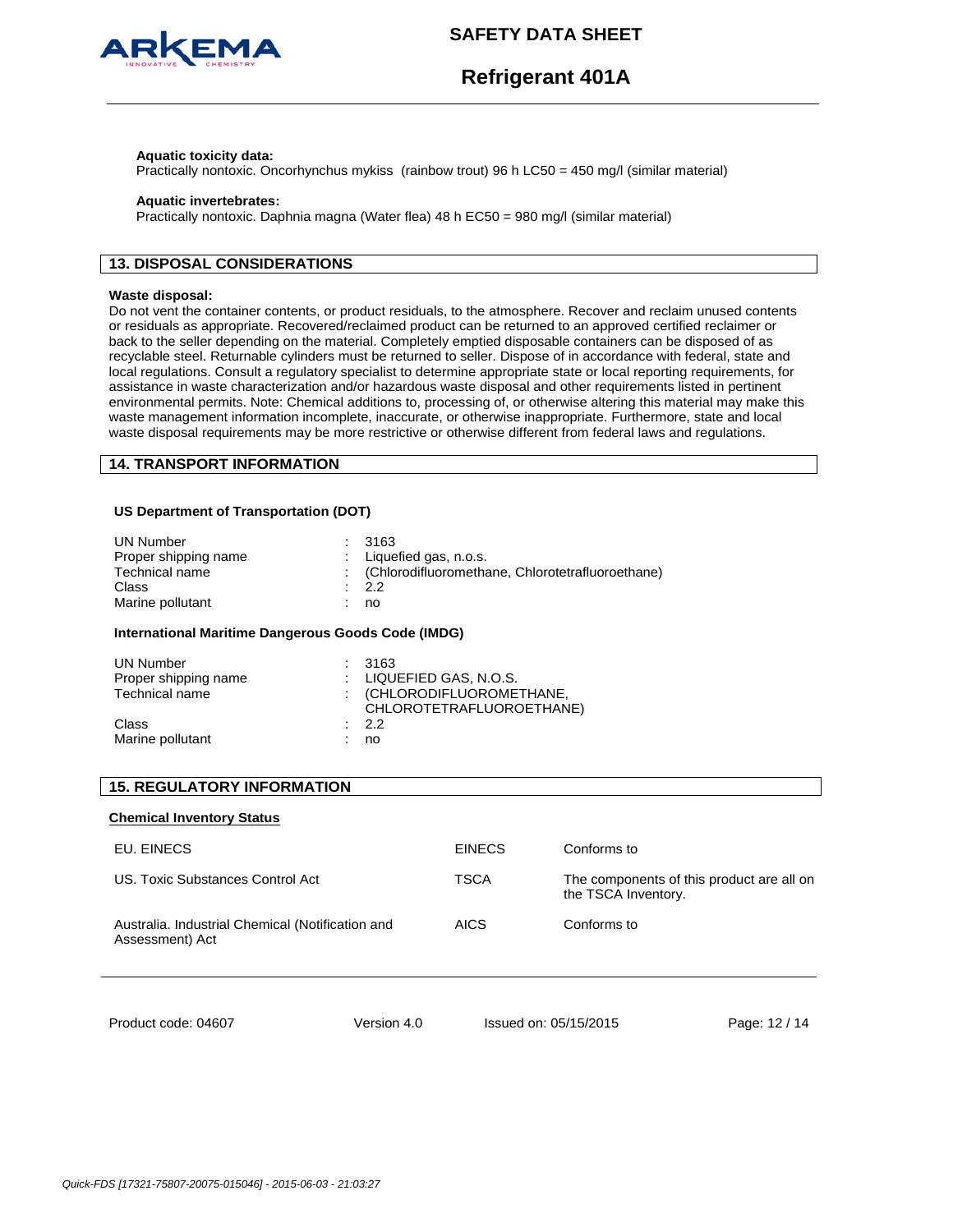

# **Refrigerant 401A**

| Canada, Canadian Environmental Protection Act<br>(CEPA). Domestic Substances List (DSL) | DSL        | All components of this product are on the<br>Canadian DSL. |
|-----------------------------------------------------------------------------------------|------------|------------------------------------------------------------|
| Japan. Kashin-Hou Law List                                                              | ENCS (JP)  | Conforms to                                                |
| Korea. Existing Chemicals Inventory (KECI)                                              | KECI (KR)  | Conforms to                                                |
| Philippines. The Toxic Substances and Hazardous<br>and Nuclear Waste Control Act        | PICCS (PH) | Conforms to                                                |
| China. Inventory of Existing Chemical Substances                                        | IECSC (CN) | Conforms to                                                |

#### **United States – Federal Regulations**

#### **SARA Title III – Section 302 Extremely Hazardous Chemicals:**

The components in this product are either not SARA Section 302 regulated or regulated but present in negligible concentrations.

## **SARA Title III - Section 311/312 Hazard Categories:**

Acute Health Hazard, Sudden Release of Pressure Hazard

## **SARA Title III – Section 313 Toxic Chemicals:**

| <b>Chemical Name</b>                  | CAS-No.   | De minimis<br>concentration | Reportable threshold:                                                                                           |
|---------------------------------------|-----------|-----------------------------|-----------------------------------------------------------------------------------------------------------------|
| Methane, chlorodifluoro-              | 75-45-6   | 1.0%                        | 25000 lbs (Manufacturing<br>and processing)<br>10000 lbs (Otherwise used<br>(non-<br>manufacturing/processing)  |
| Ethane, 2-chloro-1,1,1,2-tetrafluoro- | 2837-89-0 | 1.0 $%$                     | 25000 lbs (Manufacturing<br>and processing)<br>10000 lbs (Otherwise used<br>(non-<br>manufacturing/processing)) |

#### **Comprehensive Environmental Response, Compensation, and Liability Act (CERCLA) - Reportable Quantity (RQ):**

The components in this product are either not CERCLA regulated, regulated but present in negligible concentrations, or regulated with no assigned reportable quantity.

## **United States – State Regulations**

#### **New Jersey Right to Know**

| <b>Chemical Name</b><br>Methane, chlorodifluoro-<br>Ethane, 1,1-difluoro- |             | CAS-No.<br>75-45-6<br>75-37-6 |               |
|---------------------------------------------------------------------------|-------------|-------------------------------|---------------|
| Product code: 04607                                                       | Version 4.0 | Issued on: 05/15/2015         | Page: 13 / 14 |